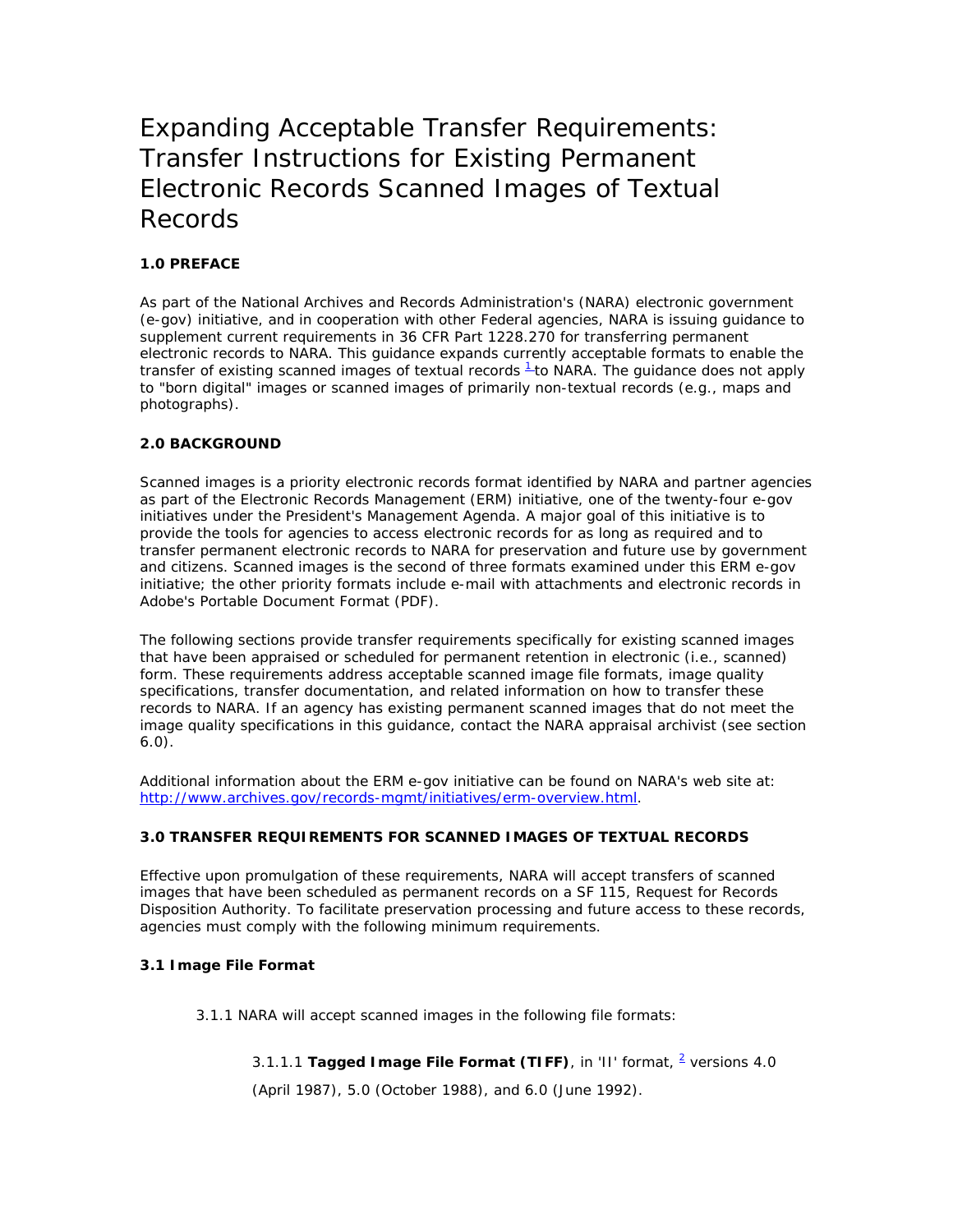3.1.1.2 **Graphics Interchange Format (GIF)**,versions 87a (June 1987), and 89a (July 1990).

3.1.1.3 **Basic Image Interchange Format (BIIF)**, International Standards Organization (ISO) Standard 12087-5, Part 5 (December 1998).

3.1.1.4 **Portable Network Graphics (PNG)**, version 1.0 (October 1996).

3.1.2 NARA will periodically update this set of acceptable formats and versions.

3.1.3 NARA prefers uncompressed images; with prior consultation between NARA and the transferring agency, NARA may accept compressed images created using a lossless compression method (e.g., ITU Group 4, LZW) when it is impractical or technically impossible to transfer uncompressed files (e.g., due to limitations on bandwidth or storage media capacities). NARA will not accept images created using lossy compression techniques because the potential information loss that can result from compression can make such images unsuitable for archival preservation.

# **3.2 Acceptable Image Quality Specifications**

Scanned images of textual records transferred to NARA must meet the following minimum requirements for scanning resolution and pixel (bit) depth to support archival preservation and continued use.

#### 3.2.1 *Bitonal (1-bit) scanned at 300-600 ppi* [3](http://www.archives.gov/records-mgmt/initiatives/scanned-textual.html?template=print#3#3) .

This is appropriate for documents that consist exclusively of clean printed type possessing high inherent contrast (e.g., laser printed or typeset on a white background). Scanning at 600 ppi is recommended.

## 3.2.2 *Gray scale (8-bit) scanned at 300-400 ppi.*

This is appropriate for textual documents of poor legibility because of low inherent contrast, staining or fading (e.g., carbon copies, thermofax, or documents with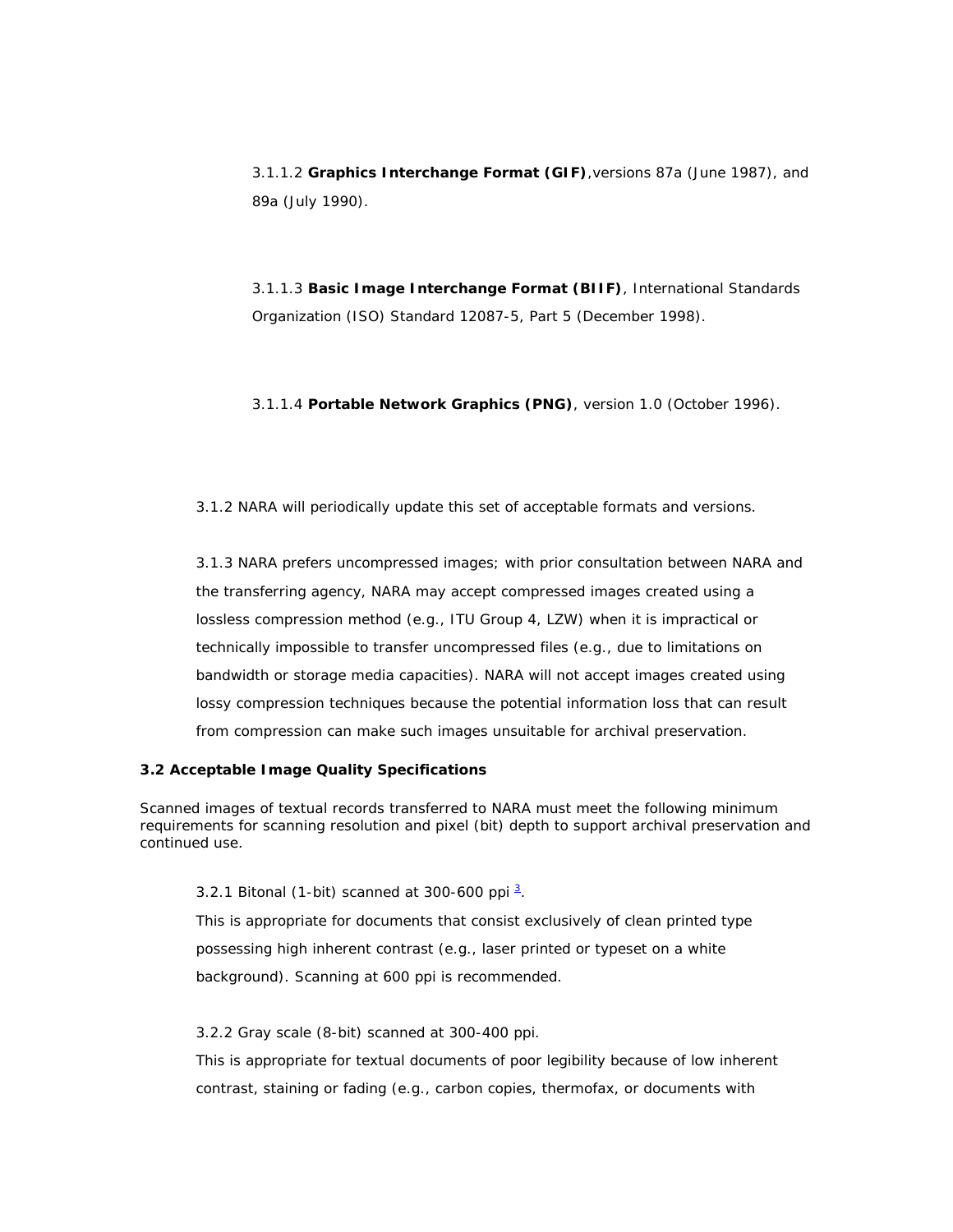handwritten annotations or other markings), or that contain halftone illustrations or photographs. Scanning at 400 ppi is recommended.

3.2.3 *Color (24-bit RGB [Red, Green, Blue]) scanned at 300-400 ppi.*

Color mode (if technically available) is appropriate for text containing color information important to interpretation or content. Scanning at 400 ppi is recommended.

## **3.3 Transfer Documentation**

This guidance supplements transfer documentation requirements in 36 CFR 1228.270(e) to ensure that transfers of scanned images of textual records are clearly identified and described. Agencies must also submit a signed *Standard Form 258, Agreement to Transfer Records to the National Archives of the United States (SF 258)*, as required by 36 CFR 1228.272.

3.3.1 For each transfer, agencies must supply documentation that identifies:

3.3.1.1 Imaging system and version(s) (i.e., application software and storage

system)

3.3.1.2 Operating system and version(s)

3.3.1.3 Records Management Application (if applicable) and version(s)

3.3.1.4 Image file format(s) and version(s)

3.3.1.5 Image quality specifications (i.e., resolution, pixel (bit) depth,

compression technique)

3.3.1.6 Total number of documents in the transfer

3.3.1.7 Total number of images in the transfer

3.3.1.8 Arrangement of files on the transfer media

3.3.1.9 Structure of image header (if applicable)

3.3.2 In addition, agencies must supply the following:

3.3.2.1 Control information necessary to enable retrieval of each file, including whether the file is a single image or multiple images. Such information can be conveyed through metadata (e.g., a thumbnail index), captured for each document either in the image header or in accompanying documentation.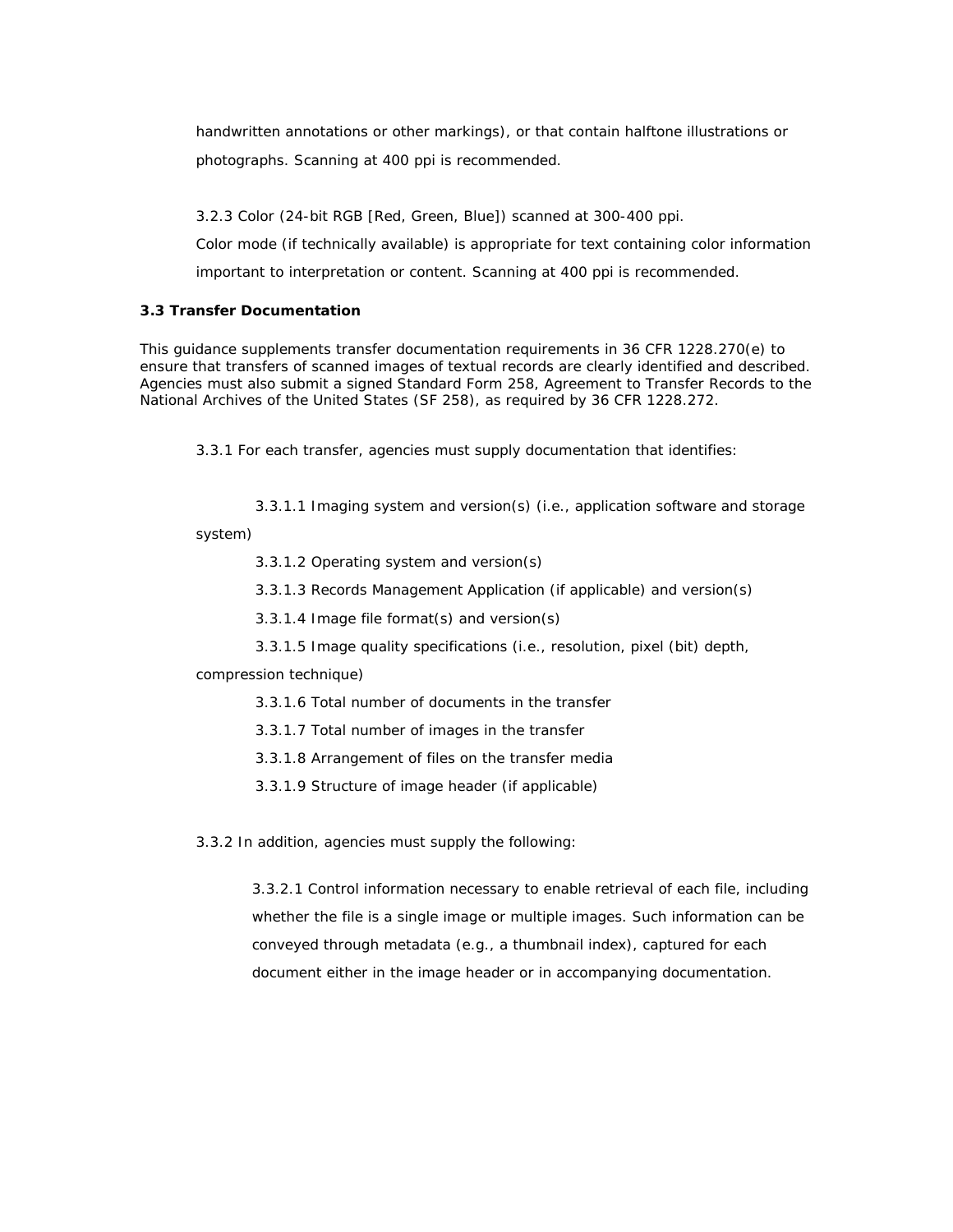3.3.2.2 Finding aids, indexes, and other information used to retrieve the records also must be transferred to NARA to support future access to the records.

3.3.2.3 The Optical Character Recognition (OCR) versions of the images (i.e., additional files enabling full text searches linked to the appropriate scanned image), if available.

3.3.3 Agencies also must supply a description of the quality control inspection performed as part of the imaging process and a report on the results of the last inspection performed on the images and the date of that inspection.

3.3.4 For inspections conducted after the effective date of this guidance, agencies must use one of the quality sampling methods presented in ANSI/AIIM, *Sampling Procedures for Inspection by Attributes of Images in Electronic Image Management and Micrographic Systems (ANSI/AIIM TR34-1996)*.

## **4.0 TRANSFER MECHANISMS**

4.1 Agencies must transfer scanned images as uncompressed file(s).

4.2 Agencies must transfer scanned images as unaggregated file(s).

4.3 In addition to the approved transfer media listed in 36 CFR 1228.270(c), agencies may transfer records on Digital Linear Tape (DLT) Type IV or through File Transfer Protocol (FTP). FTP transfers currently are limited to a maximum size of five Gigabytes (5 GB). For FTP transfers, the offering agency must provide the following information to NARA:

- IP address for the Agency FTP site,
- A temporary user name and temporary password for NARA to use in accessing the Agency FTP site,
- A designated time or time span for NARA to access the records and download a copy to NARA.

## **5.0 LEVELS OF ACCESS**

NARA will provide access to the creating agency and to all researchers requesting scanned images accessioned from Federal agencies, subject to review of content for FOIA exemptions as is feasible. While compliance with these requirements will improve future access to accessioned scanned images, NARA's ability to provide access to certain records will vary